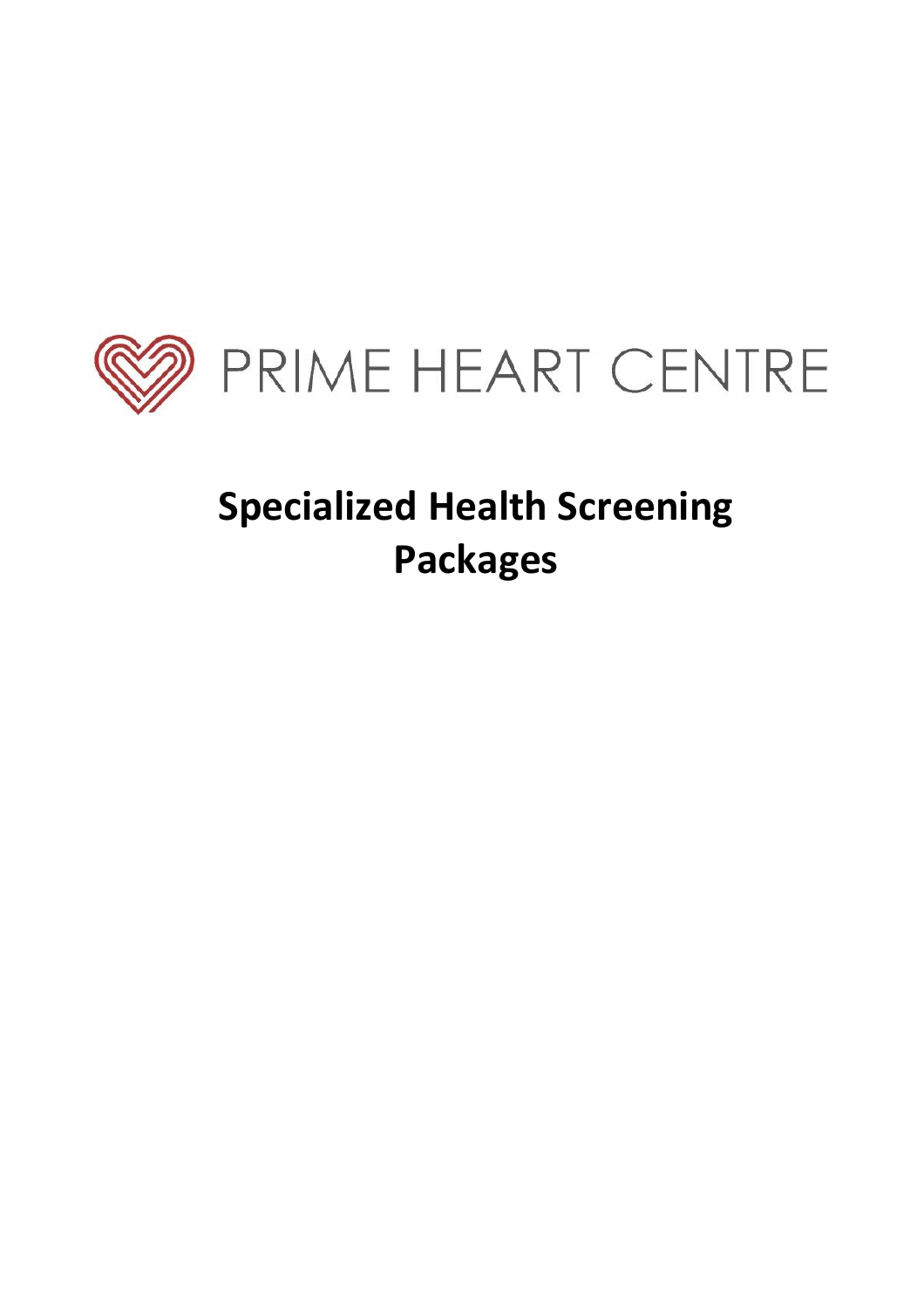

# **General Health Screening Package – \$625 (excl. GST)**

#### **Physical Examinations**

- 1. Complete Medical Examination
- 2. Personal / Family Medical History
- 3. Lifestyle Risk Assessment
- 4. Body & Visceral Fat Analysis & Body Mass Index
- 5. Blood Pressure Measurement
- 6. 12-Lead Resting Electrocardiogram (ECG)
- 7. Chest X-ray (CXR)
- 8. Medical report and review by Doctor

### **Blood and Urine Analysis: (43 – Parameters)**

### **Haematology**

- Full Blood Count
- Peripheral Blood Film
- Erythrocyte Sedimentation Rate
- Blood Grouping

### **Lipid/Cholesterol Profile**

- Total Cholesterol
- HDL Cholesterol
- Total/HDL Cholesterol Ratio
- LDL Cholesterol
- Triglycerides
- hsCRP

# **Kidney Function Profile**

- Urea
- **Creatinine**
- Sodium
- Potassium
- Chloride
- Bicarbonate

#### **Bone Joint Function**

- Calcium
- Phosphate
- Uric Acid
- Rheumatoid Arthritis Factor

#### **Diabetic Screen**

- Blood Glucose (Fasting)
- HbA1c

### **Hepatitis Screen**

- Hepatitis A Antibody
- Hepatitis Bs Antigen
- Hepatitis Bs
	- Antibody
- Hepatitis C Antibody

# **Liver Function Profile**

- Total Protein
	- Albumin
	- Globulin
	- A/G Ratio
	- Alkaline
	- Phosphatase
	- Gamma GT
	- SGPT (ALT)
	- SGOT (AST)

# **Thyroid Study**

- Free T4
- TSH

#### **Venereal Disease Screen**

- VDRL + Titre
- TPHA (if VDRL is reactive)

#### **Urinalysis**

• Urine Feme

# **Stool Analysis**

• Stool Occult Blood

### **Tumour Markers**

- Liver (AFP)
- Colon (CEA)
- Prostate (PSA) Male
- Ovaries (CA125) Female

#### **Imaging tests:**

• Ultrasound Abdomen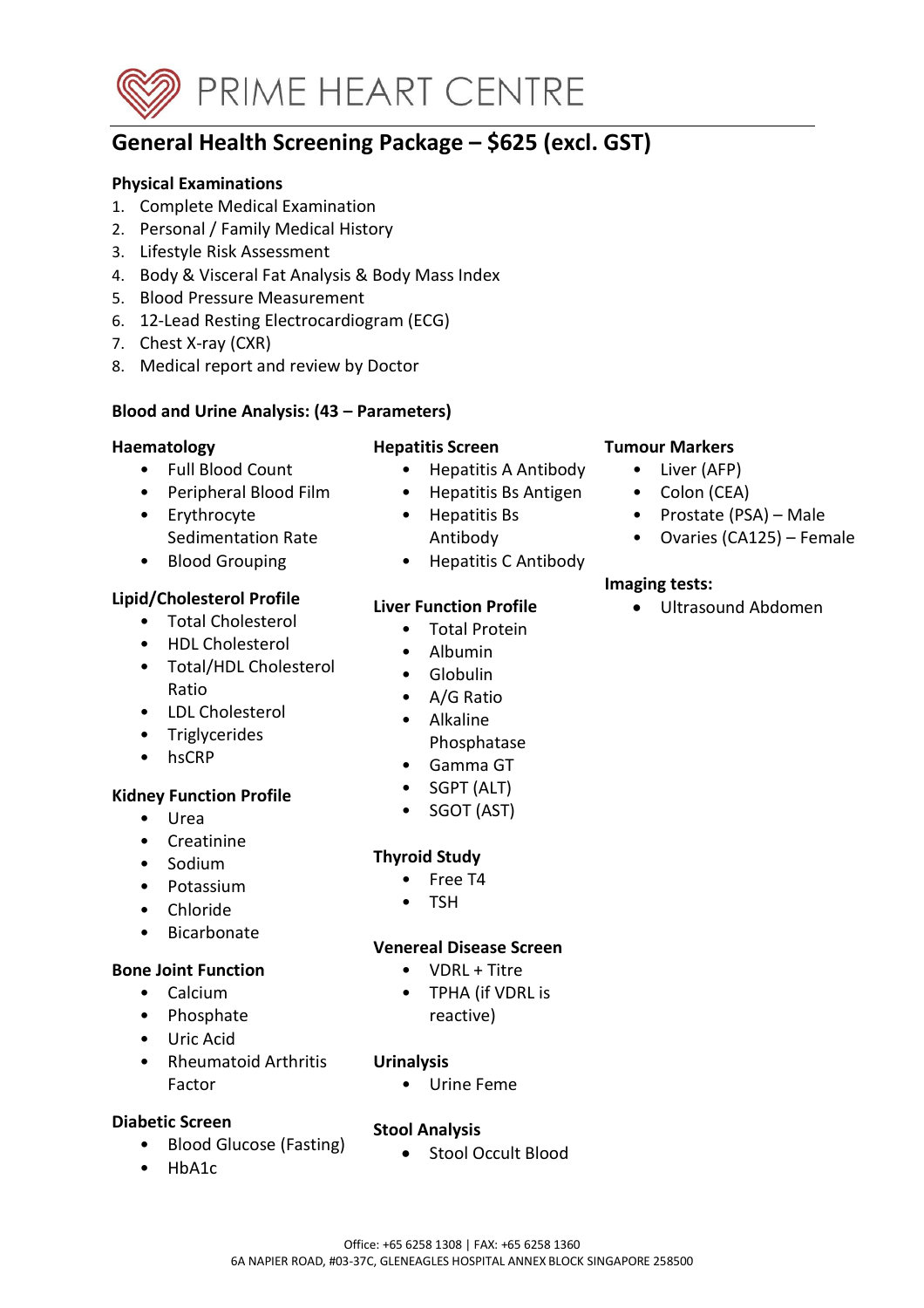

# **Heart Health Screening Package – \$715 (excl. GST)**

### **Physical Examinations**

- 1. Complete Medical Examination
- 2. Personal / Family Medical History
- 3. Lifestyle and cardiac risk assessment
- 4. Body & Visceral Fat Analysis & Body Mass Index
- 5. Blood Pressure Measurement
- 6. 12-Lead Resting Electrocardiogram (ECG)
- 7. Chest X-ray (CXR)
- 8. Medical report and review by Cardiologist

#### **Investigations:**

#### **Cardiac tests:**

- Treadmill test
- Targeted cardiac ultrasound
- Cardiac risk report and cardiologist consultation

### **Blood and Urine tests:**

### **Lipid/Cholesterol Profile**

- Total Cholesterol
- HDL Cholesterol
- Total/HDL Cholesterol Ratio
- LDL Cholesterol
- Triglycerides

#### **Diabetic Screen**

• Blood Glucose (Fasting)

#### **Inflammation marker**

• High sensitivity CRP

#### **Urinalysis**

• Urine FEME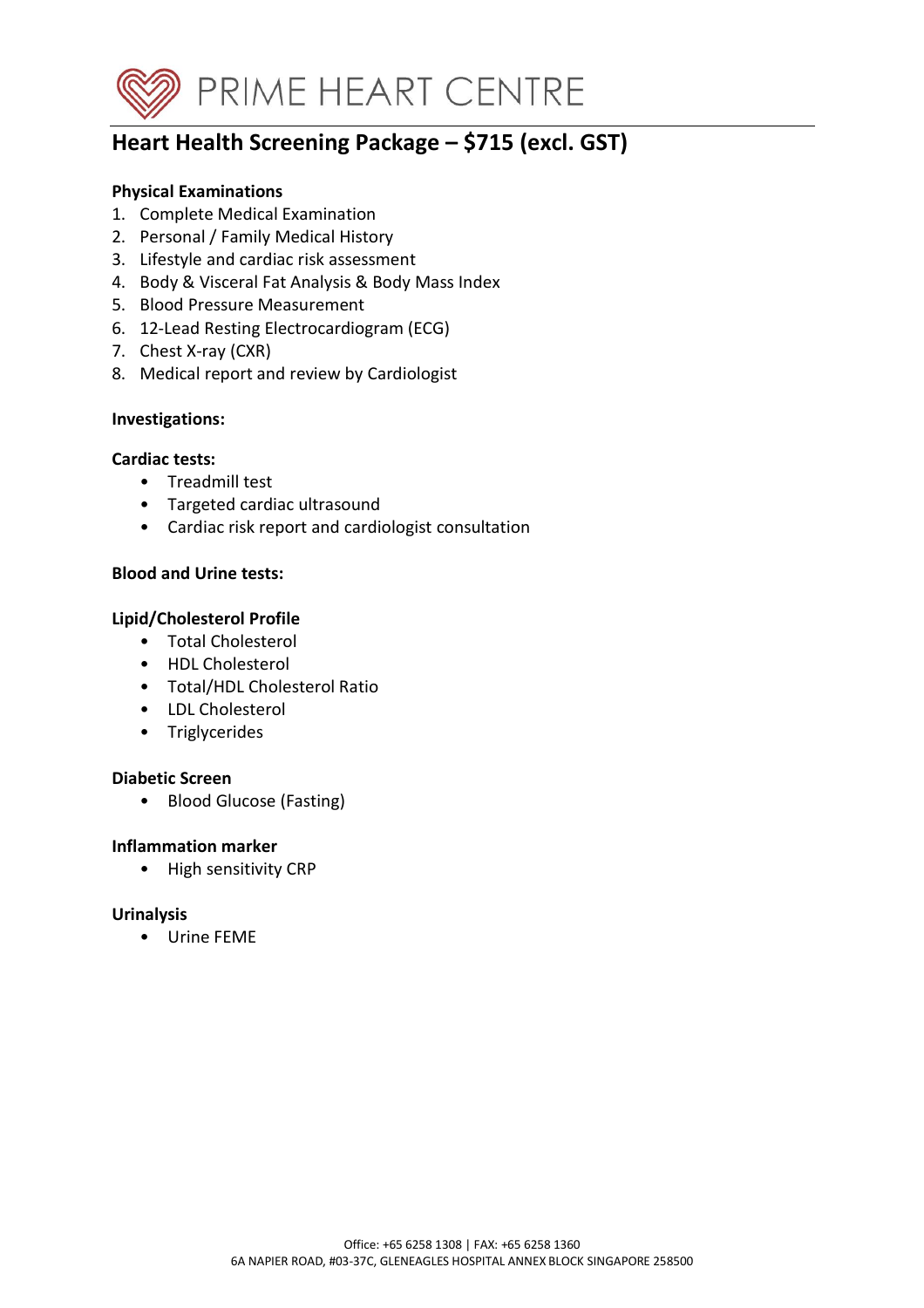

# **Combined Heart and Cancer Screening Package – \$1,275 (excl. GST)**

#### **Physical Examinations**

- 1. Complete Medical Examination
- 2. Personal / Family Medical History
- 3. Lifestyle and Cardiac Risk Assessment
- 4. Body & Visceral Fat Analysis & Body Mass Index
- 5. Blood Pressure Measurement
- 6. 12-Lead Resting Electrocardiogram (ECG)
- 7. Chest X-ray (CXR)
- 8. Medical report and review by Cardiologist

### **Blood and Urine Analysis: (43 – Parameters)**

#### **Haematology**

- Full Blood Count
- Peripheral Blood Film
- Erythrocyte Sedimentation Rate
- Blood Grouping

#### **Lipid/Cholesterol Profile**

- Total Cholesterol
- HDL Cholesterol
- Total/HDL Cholesterol Ratio
- LDL Cholesterol
- Triglycerides
- hsCRP

# **Kidney Function Profile**

- Urea
- **Creatinine**
- Sodium
- Potassium
- Chloride
- Bicarbonate

#### **Bone Joint Function**

- Calcium
- Phosphate
- Uric Acid
- Rheumatoid Arthritis Factor

#### **Diabetic Screen**

- Blood Glucose (Fasting)
- HbA1c

### **Hepatitis Screen**

- Hepatitis A Antibody
- Hepatitis Bs Antigen
- Hepatitis Bs
	- Antibody
- Hepatitis C Antibody

# **Liver Function Profile**

- Total Protein
	- Albumin
	- Globulin
	- A/G Ratio
	- Alkaline
	- Phosphatase
	- Gamma GT
	- SGPT (ALT)
	- SGOT (AST)

# **Thyroid Study**

- Free T4
- TSH

#### **Venereal Disease Screen**

- VDRL + Titre
- TPHA (if VDRL is reactive)

#### **Urinalysis**

• Urine Feme

# **Stool Analysis**

• Stool Occult Blood

### **Tumour Markers**

- Liver (AFP)
- Colon (CEA)
- Prostate (PSA) Male
- Ovaries (CA125) Female

#### **Imaging tests:**

• Ultrasound Abdomen

#### **Cardiac tests:**

- Treadmill test
- Targeted cardiac ultrasound
- Cardiac risk report and cardiologist consultation